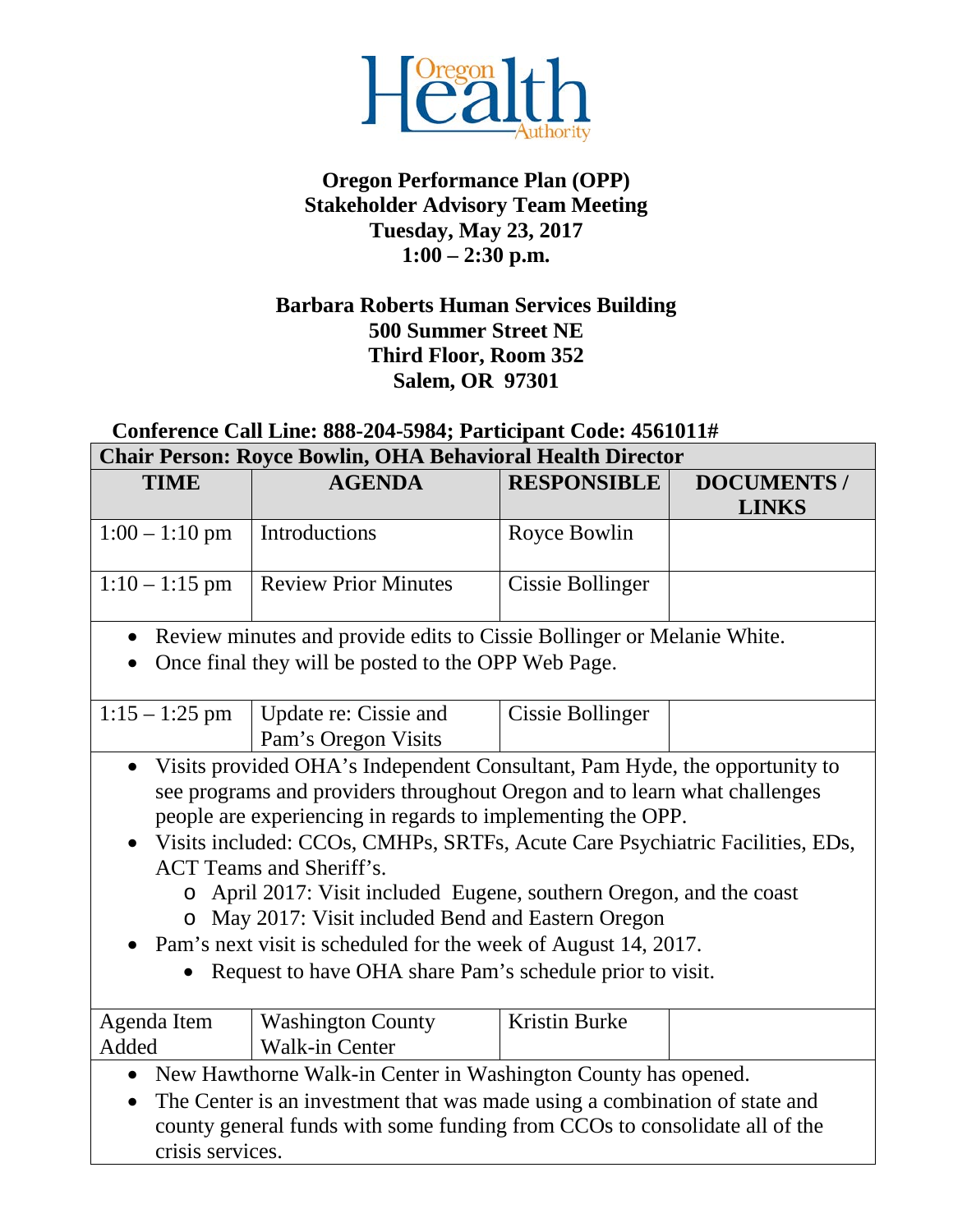- Mobile crisis team, peer crisis services, and the mental health response team, which pairs deputies with clinicians, as well as the intensive transition team to help get people out of the hospital are all located together in the building.
- The Center can see walk-ins.
- The whole idea of it is to not only have a place where people in crisis can go, but to make it a hub where people can easily access mental health and addiction services.
- Clinicians can help people navigate to get connected to care and to try and get in front of the crisis.
- In 2018 the 24/7 crisis line in will be incorporated into the Center.

| $1:25 - 2:10$ | Discussion<br><b>April Data Report</b><br>Proposal for review of<br><b>Implementation Plan</b><br>(IP) Requirements and<br>Strategies documents. | Mike Morris | April 2017 OPP Data<br>Report.pdf |
|---------------|--------------------------------------------------------------------------------------------------------------------------------------------------|-------------|-----------------------------------|
|               | • Reviewed the format and data within the April Data Report                                                                                      |             |                                   |

- Discussed the specifics related to the Data Specifications on multiple items and how data is presented.
	- o Rolling 12-months is an annual number that is reported quarterly.
	- o Quarterly data which represents only the data from that quarter.
- Recommendation to review two to three IP Requirements and Strategies documents during each meeting.

| $2:10 - 2:25$                                                                           | Brief Overview of<br><b>Independent Consultant</b><br>Report #1 | Pam Hyde         | IC Report #1 March<br>2017 FINAL 5-5-17.pd |  |
|-----------------------------------------------------------------------------------------|-----------------------------------------------------------------|------------------|--------------------------------------------|--|
| • Provided overview of IC Report #1<br>• Provided information regarding reporting cycle |                                                                 |                  |                                            |  |
| $2:25-2:30$                                                                             | <b>Next Meeting</b><br>July 21, 2017                            | Cissie Bollinger | <b>OPP Meeting</b><br>Dates.pdf            |  |